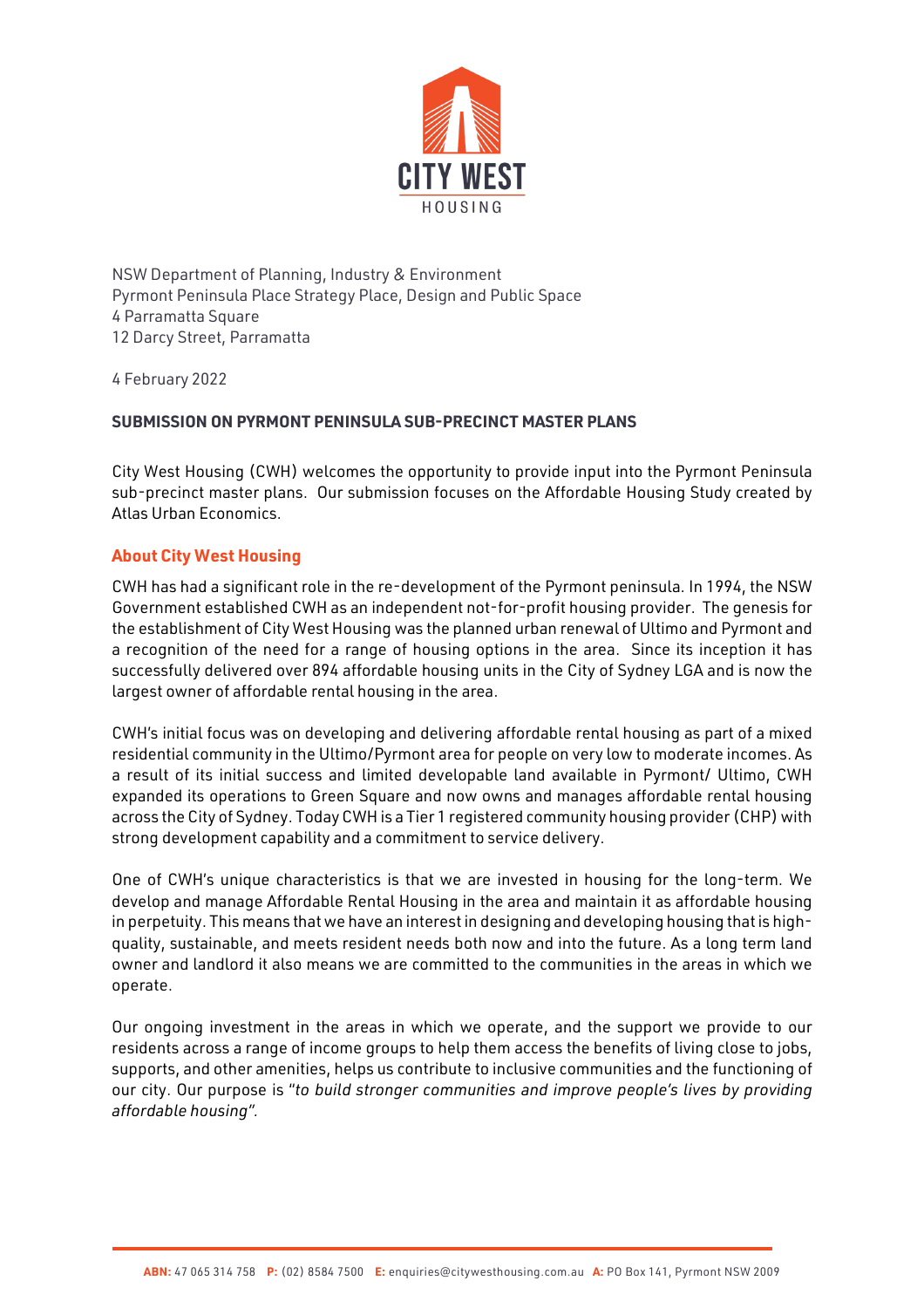### **Our Observations**

The Atlas report states *"The Study's core objective is to test capacity of development in the Peninsula to contribute to affordable housing outcomes".* The flaw in this viability approach is that it focuses on a developer's profit margin and ignores the community requirements for current and future demand of affordable housing in the study area which exists regardless of development outcomes. Many consider affordable housing as a type of social infrastructure noting that no other type of infrastructure levy is subject to a viability test.

As affordable housing is a subsidised product, feasibility testing of this product always results in a development that is not viable unless a subsidy is provided for the development and/ or operating costs. If only a financial viability test was applied to affordable housing there would be no affordable housing. The study did not explore the opportunity cost or economic impacts of not providing affordable housing.

The affordable housing contributions, our rental surpluses and other forms of funding have enabled us to acquire land, develop, own and manage entire buildings for the purpose of affordable housing. Often a project requires multiple subsidies in order to be successful. We now own some 20 apartment buildings and 900 apartments across the local government area, with more than 50% of our apartments located in the Pyrmont peninsula.

### *Hurdle Rates*

It is noted that the benchmark hurdle rates only have a notation that the market has re-set the expectations and lowered hurdle rates. The assumed hurdle rates of a project not being feasible at a Development Margin of <18% and with an IRR of <17% is a very high hurdle rate and it is widely known that developers often acquire sites with much lower hurdle rates even without the historic low interest rates.

The hurdle rates tested should include sensitivities based on the risk profile of a project (i.e. contaminated land, consent approval stage, market sentiment, etc.). This is important when reviewing the impact analysis across multiple sites and scenarios and noting that all the scenarios exceed the 17% hurdle, with the majority achieving the 18% hurdle.

#### *Assumptions*

Additionally, the study rightly identified that the cost of land is a critical variable to the feasibility of a development. The report states *"The impact testing assumes the price paid for land reflects the permitted development potential."* This approach ignores the fact that many developers will pay for land based on a proposal that exceeds the permitted development potential awhile also assuming escalation in sales revenues. The more accurate approach would be to use the land value for the permitted development potential rather than the cost of the land.

#### **Considerations**

Developable land in the peninsula is scarce and in high demand from developers, resulting in high land values. These high land costs leave little opportunity for Affordable Housing, with City West Housing unable to develop land in the area for over 10 years due to its inability to access suitable sites. There is a risk that, with further redevelopment and a metro station that acts as a catalyst for more market housing, affordable rental housing as a percentage of all residential housing in the area could decline, particularly if the requirement to provide a contribution to affordable housing is based on viability of a development feasibility that has many levers. Additional non-residential uses will also increase the demand for affordable housing and the workers require a place to live.